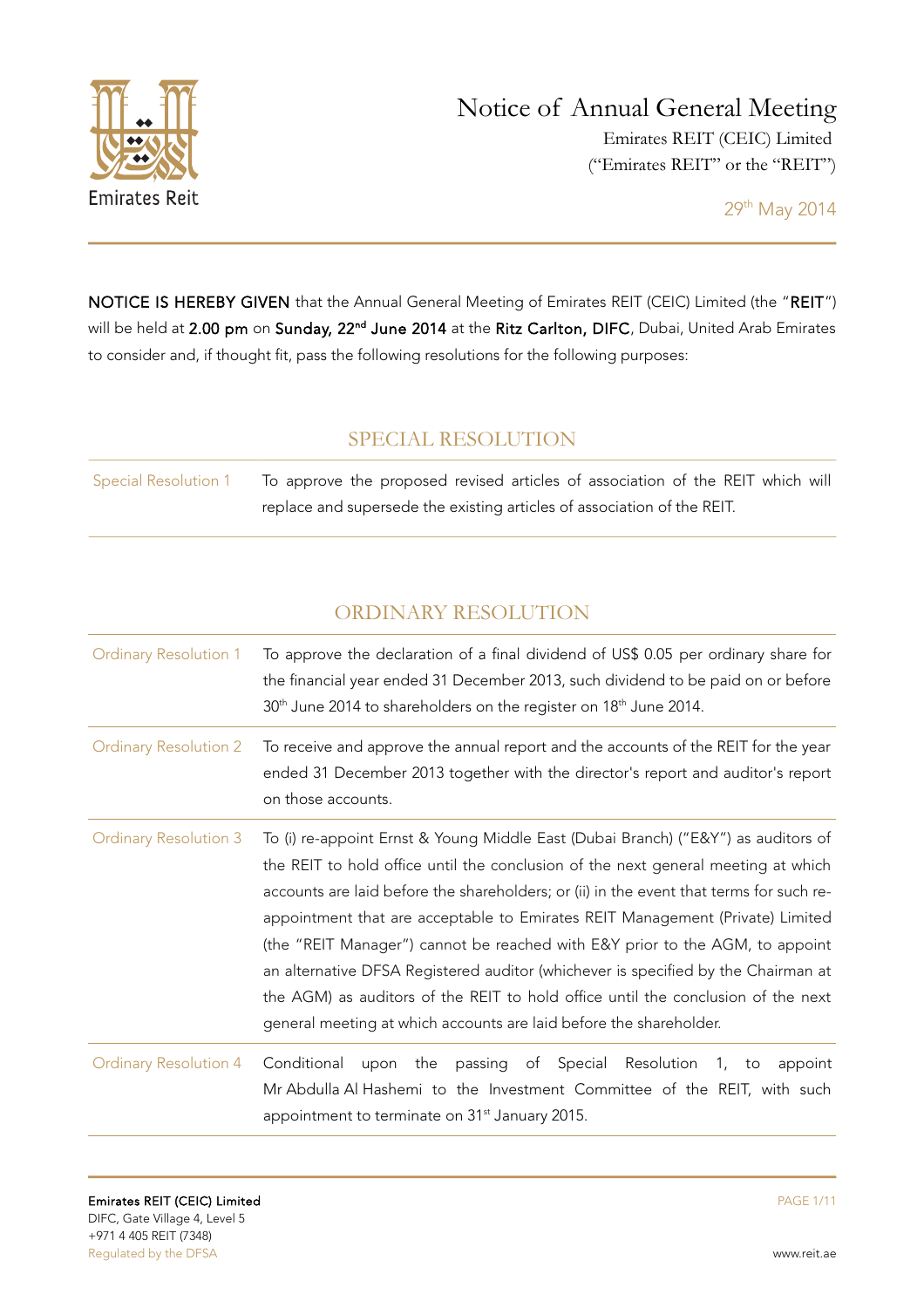|                              | Ordinary Resolution 5 To authorise the REIT and the REIT Manager on behalf of the REIT to enter into<br>transactions with Affected Persons (as defined in the CIR) in accordance with the<br>modified version of Rule 8.3.2 of the CIR set out in the DFSA Modification Notice<br>issued on 6 March 2014 (the "Modification Notice"). |
|------------------------------|---------------------------------------------------------------------------------------------------------------------------------------------------------------------------------------------------------------------------------------------------------------------------------------------------------------------------------------|
| <b>Ordinary Resolution 6</b> | To authorise the REIT and REIT Manager on behalf of the REIT to enter into<br>transactions with Affected Persons (as defined in the CIR) in accordance with the<br>modified version of Rule 13.4.16 of the CIR set out in the Modification Notice.                                                                                    |
| Ordinary Resolution 7        | To authorise the REIT and REIT Manager on behalf of the REIT to enter into<br>transactions with Affected Persons (as defined in the CIR) in accordance with the<br>modified version of Rule 13.4.17 of the CIR set out in the Modification Notice.                                                                                    |

By order of the Board, 29<sup>th</sup> May 2014

Abdulla Al Hamli Chairman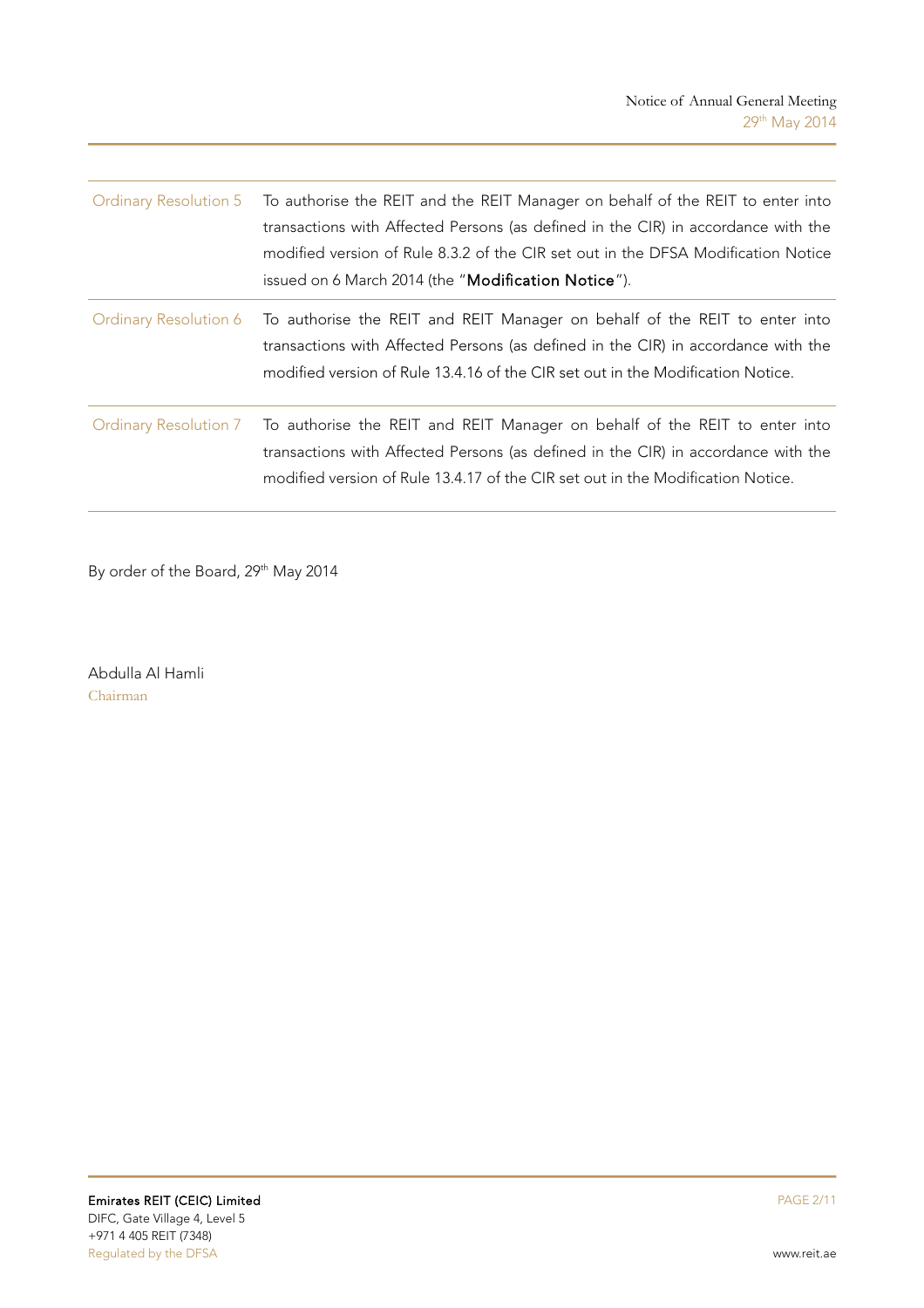# GENERAL NOTES

### 1. Right to attend and vote at the AGM

Only those shareholders registered in the register of shareholders of the REIT at 2:00 pm on Wednesday, 18<sup>th</sup> June 2014 shall be entitled to attend and /or vote at the meeting in respect of the number of shares registered in their name at that time.

If the meeting is adjourned, the time by which a person must be entered in the register of shareholders of the REIT in order to have the right to attend and vote at the meeting is 48 hours before the day of the adjourned meeting (excluding working days).

In each case, changes to the register of shareholders after such time shall be disregarded in determining the rights of any person to attend or vote at the AGM.

# 2. Proxy Appointment - Founding Shareholders\*

Any shareholder entitled to attend and vote at the AGM may appoint one or more proxies to exercise all or any of the rights of the shareholder to attend, speak and vote on their behalf at the AGM. A proxy need not be a shareholder of the REIT. Appointing a proxy will not prevent a shareholder from attending in person and voting at the AGM.

To be effective, a Proxy Form, together with the power of attorney or other authority (if any) under which it is signed or a duly certified copy of such power or authority must be received at the REIT's registered office and marked for the attention of the Company Secretary by no later than 6:00 pm on Thursday, 19<sup>th</sup> June 2014. Completion and return of the Proxy Form will not preclude a member from attending and voting at the AGM in person.

Any corporation which is a shareholder may, by resolution of its directors or other governing body, authorise a person or persons to act as its representative or representatives at the AGM. The REIT (or any person acting on its behalf) may require any representative of a corporation to produce a certified copy of the resolution authorizing him to act as such or other satisfactory evidence of his authority before permitting him to exercise his powers.

\* Founding shareholders are shareholders who held shares in Emirates REIT prior to the listing on NASDAQ Dubai Ltd on 8<sup>th</sup> April 2014.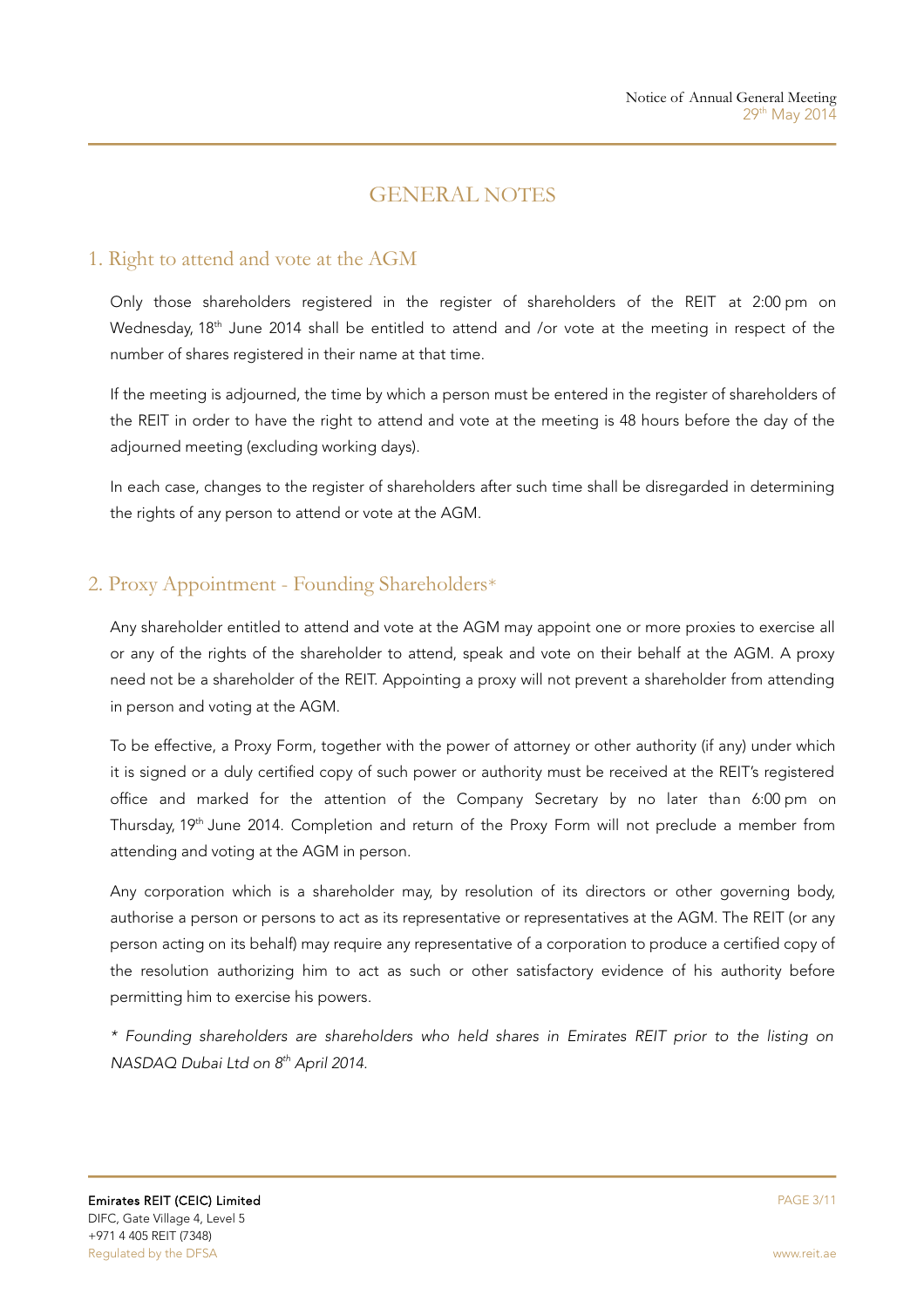## 3. Voting or Attendance Request (Free-float Shareholders)

(a) Voting

If you would like to vote without attending the AGM in person, please fill out the Voting Instruction Form and return it signed and dated to your broker or custodian if you do not have a NIN account, or to our Tabulation Agent\* if you have a NIN account, as soon as possible but no later than the date required by your broker or custodian or 6:00 pm, Wednesday 18<sup>th</sup> June 2014 (whichever is earlier). Your broker or custodian will submit your votes to the Tabulation Agent. If you subsequently wish to change your voting, or to attend the meeting in person, please contact your broker or custodian prior to the deadline specified by them in order to reflect the changes. The Tabulation Agent will provide your voting instructions to NASDAQ Dubai Guardian Limited, who will submit the vote on your behalf to the Chairman of the Meeting.

(b) Attendance in Person or by a Personal Representative

If you would like to attend the AGM in person, or be represented by a person of your choice, please fill out the Attendance Request Form and return it signed and dated to your broker or custodian if you do not have a NIN account, or to our Tabulation Agent if you have an NIN account, as soon as possible. In all cases, Attendance Request Forms must be submitted by no later than the date required by your broker or custodian or 6:00 pm, Wednesday 18<sup>th</sup> June 2014 (whichever is earlier). Your broker or custodian will submit your attendance request to the Tabulation Agent. If you subsequently wish to change your personal representative, or vote without attending the meeting in person, please contact your broker or custodian prior to the deadline specified by them in order to reflect your changes.

In order to enable smooth registration at the AGM, you will need to provide valid proof of identification in the form of photo identification (e.g. passport or driving license) at the registration desk.

Please note that you will not be able to vote in person at the AGM if you have not registered for attendance via your broker or custodian as outlined above.

\* Our Tabulation Agent is Link Market Services (EMEA) (DIFC) Limited and can be contacted in the following way; Email [sarah.borrie@linkmarketservices.com](mailto:sarah.borrie@linkmarketservices.com) Tel +971 (0)4 401 9983 Fax +971 04) 401 9985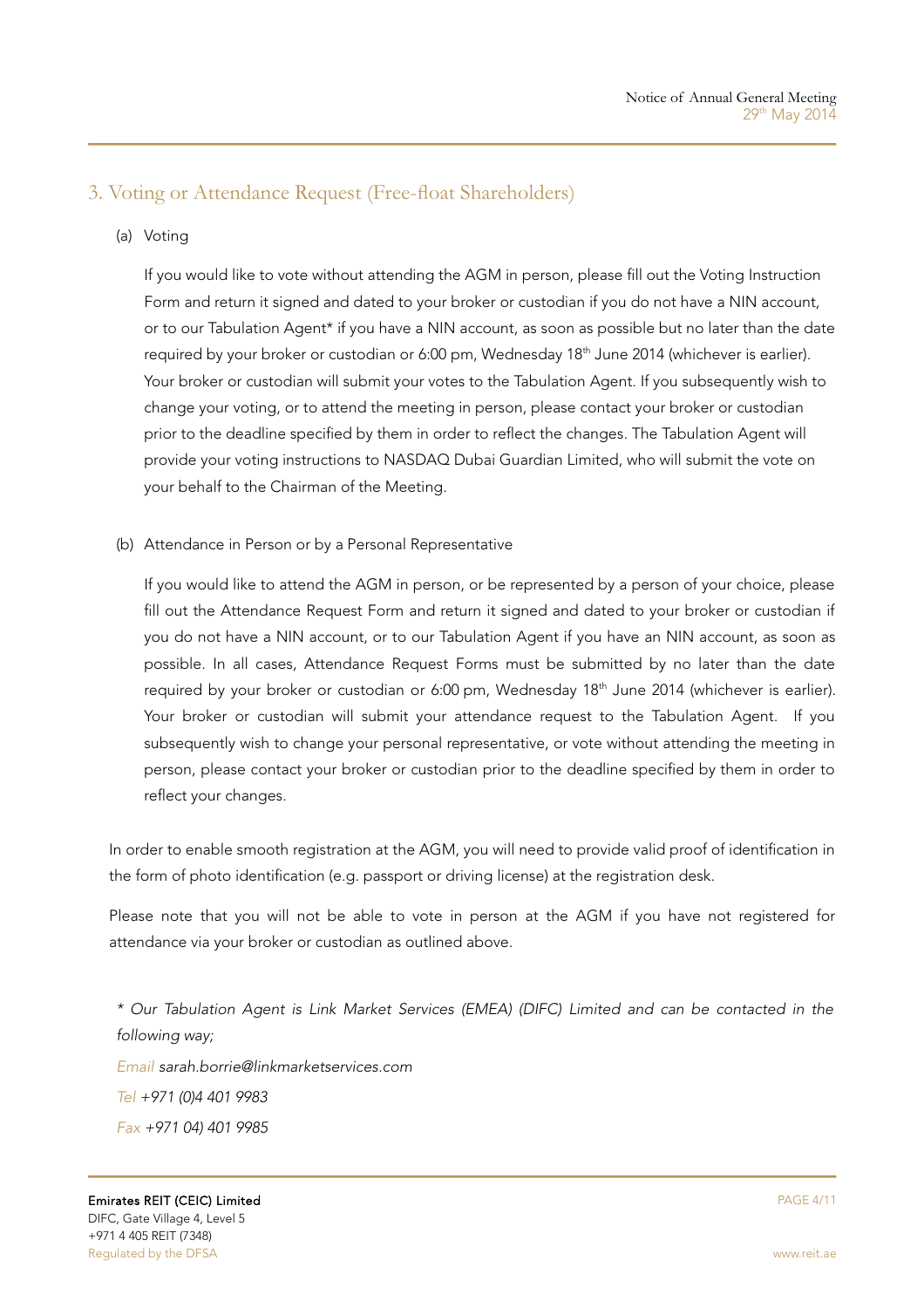## 4. Availability of documents and other information

A copy of this Notice, the Proxy Form and all other documents referenced in this notice can be found on the REIT's website at www.reit.ae.

## 5. Notice of Adjourned Meeting

In the event that the first session fails to reach the required legal quorum, a second session will be held in the offices of the REIT on Monday, 30<sup>th</sup> June 2014 at 10:00 am.

### 6. Assistance

If you have any special access requirements or other needs, please contact the Company Secretary, Tiruselvi Krishnan and we will be pleased to provide appropriate help.

Email [tiruselvi.krishnan@reit.ae](mailto:tiruselvi.krishnan@reit.ae)

Tel +971 04 405 7360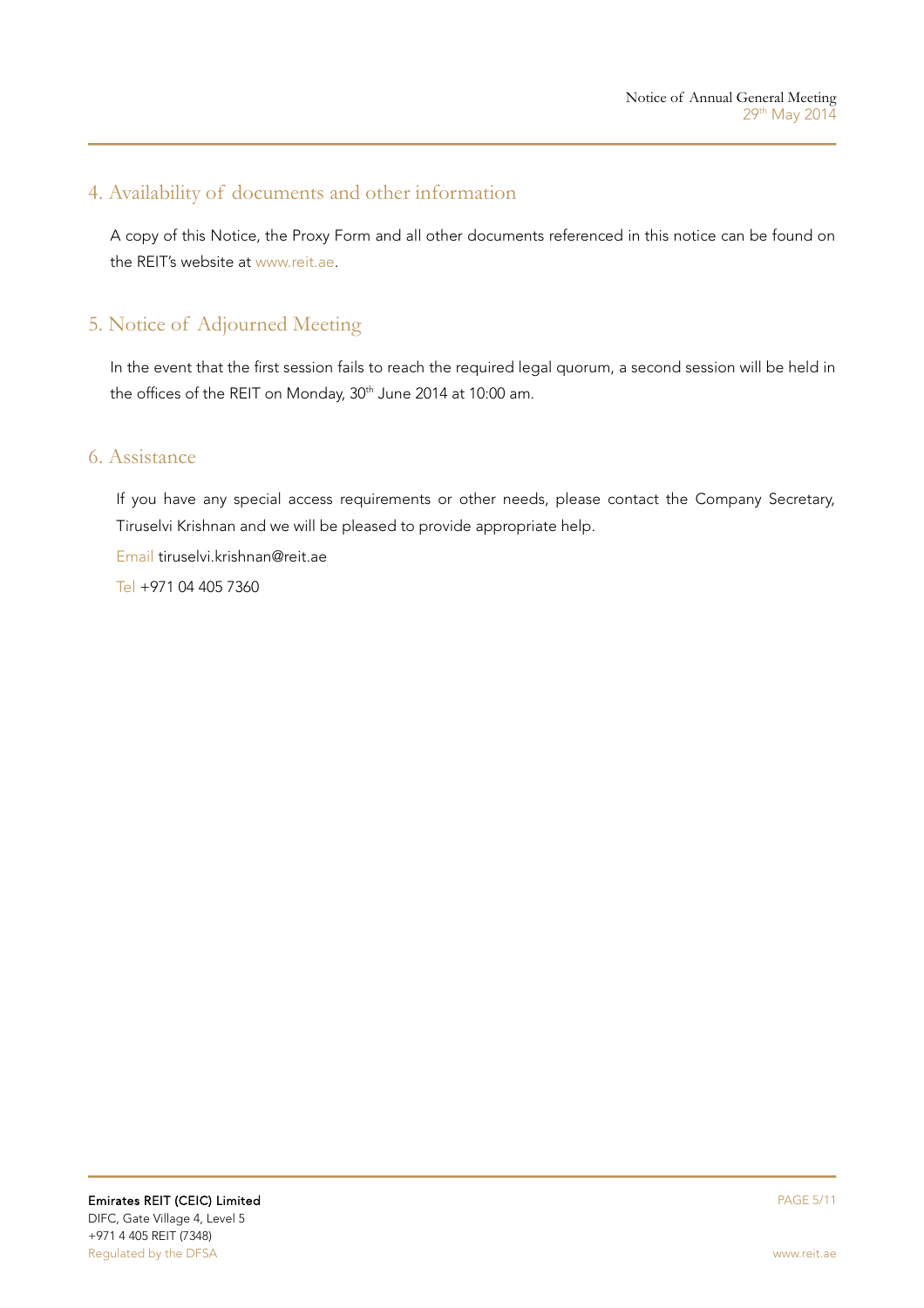## EXPLANATORY NOTES

The notes below give an explanation of the resolution that will be proposed at the AGM.

#### Special Resolution 1 - Amendments to the Articles of Association

Special Resolution 1 proposes the amendment of the REIT's Articles of Association to better reflect the administrative and operational processes of the REIT following its listing on NASDAQ Dubai. Should Special Resolution 1 be passed, the revised articles of association of the REIT will replace and supersede the existing articles of association of the REIT.

Set out below are the proposed amendments to the articles of association of the REIT, (where additions are shown in gold and deletions are by way of strikethrough):

- Article 48.2 For the purposes of determining which persons are entitled to attend or vote at a general meeting and how many votes such persons may cast, the Company Board may in its absolute discretion and subject always to in compliance with the Companies Law, specify in the notice of meeting a time which must not be more than 48 hours before the time fixed for the meeting, by which persons must be entered on the Register in order to have the right to attend or vote at the meeting. The Board may at its discretion decide that, in calculating this period, no account shall be taken of any part of a day that is not a working day. Changes to entries on the Register after the time specified by virtue of this Article 48.2 shall be disregarded in determining the rights of any person to attend or vote at the meeting.
- Article 58.2 No amendments to these Articles shall be effective unless and until (i) the Shari'a Supervisory Board has confirmed in writing that such amendment complies with Shari'a and (ii) where required by the REIT Regulations, the DFSA has confirmed in writing that it approves of such amendments and until such written confirmations are received the Articles in the form immediately prior to the passing of the relevant shareholder resolution shall prevail as the articles of association of the Company.
- Article 99.3 For the purposes of determining independence of a shareholder in Article 99.2, in order to ensure that the positions of Article 99.2 are applied in a practical and reasonable manner, a person will be deemed to be independent of a shareholder if the Fund Manager, acting reasonably, determines that he is independent of that shareholder and for these purposes, a shareholder holding less than 5 per cent. of the issued share capital of the Company may be determined to be independent by the Fund Manager notwithstanding that he is the holder of shares in the Company.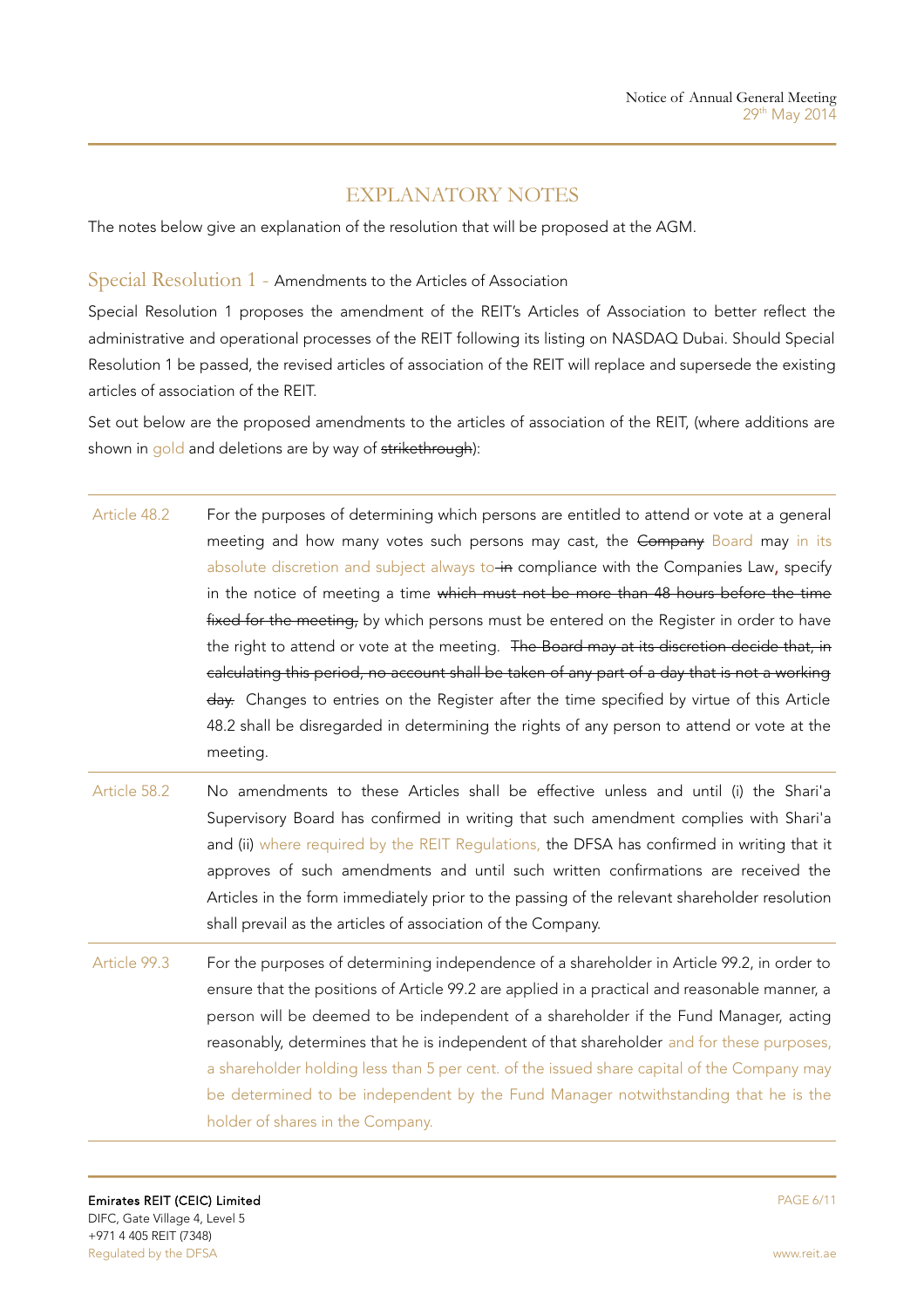- Article 99.4 Subject to the provisions of these Articles and the REIT Regulations, the Board may at any time appoint any person who is willing to act to be a member of the Investment Committee, to fill a casual vacancy and to hold such position until the next general meeting following such appointment.
- Article 129.1 Any notice, document or information may be served on or sent or supplied to any shareholder by the Company:
	- 1. personally; or
	- 2. by delivering it by hand to or leaving it at that address in an envelope addressed to the shareholder; or
	- 3. by sending it by an acceptable electronic means (other than by fax) to an address notified by or on behalf of the shareholder to the Company for that purpose; or
	- 4. by sending it by fax to a number provided by the shareholder to the Company for that purpose; or
	- 5. by any other means authorised in writing by the shareholder concerned.

#### Ordinary Resolution 1 - Final Dividend

On 19<sup>th</sup> May 2014, the Board recommended a final dividend of US\$ 0.05 per ordinary share, amounting in aggregate to US\$ 14.98 million. Subject to approval by the shareholders, the final dividend will be paid on or before 30<sup>th</sup> June 2014 to shareholders on the register at 2:00 pm on Wednesday, 18<sup>th</sup> June 2014.

#### Ordinary Resolution 2 - Annual Report and Accounts

The REIT is required to present to the shareholders the accounts of the REIT for the year ended 31<sup>st</sup> December 2013, the director's report and auditor's report to these accounts. This provides the shareholders with an opportunity to discuss the performance of the REIT during the year, its management and prospects for the future.

#### Ordinary Resolution 3 - Auditor

The REIT is required to appoint or re-appoint its auditor at each AGM at which the accounts are presented. Ordinary Resolution 3 proposes the re-appointment of Ernst & Young Middle East (Dubai Branch) until the conclusion of the next AGM. In the event that terms for such re-appointment that are acceptable to the REIT Manager cannot be reached with E&Y prior to the AGM, the REIT will propose to appoint an alternative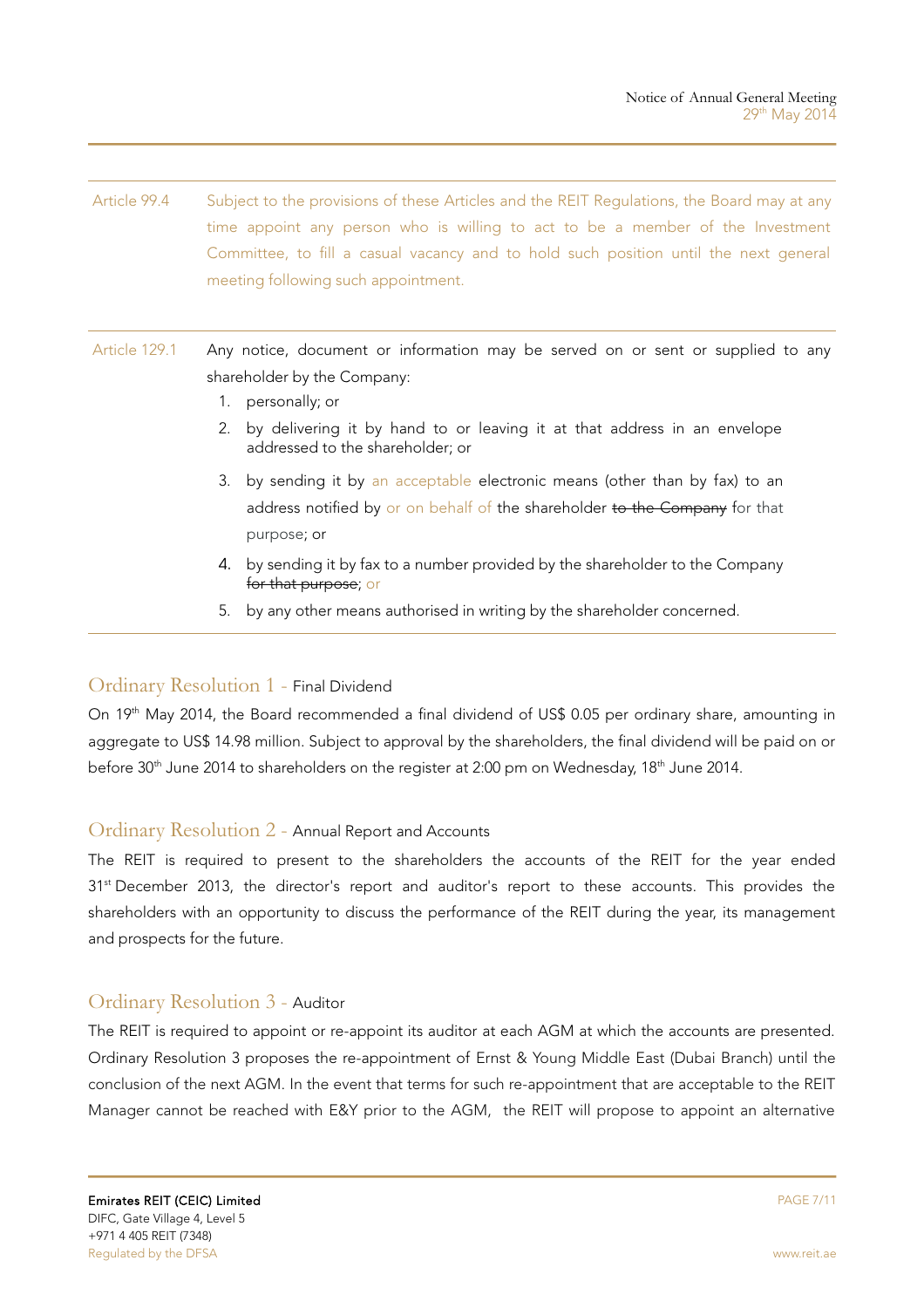DFSA Registered auditor (whichever is specified by the Chairman at the AGM) as auditors of the REIT to hold office until the conclusion of the next AGM.

#### Ordinary Resolution 4 - Appointment of Mr Abdulla Al Hashemi to the Investment Committee

Mr Abdulla Al Hashemi has been proposed to replace Mr Hamad Buamim on the Investment Committee of the REIT. Conditional upon the passing of Special Resolution 1, Ordinary Resolution 4 proposed the appointment of Mr Abdulla Al Hashemi until 31<sup>st</sup> January 2015, prior to which a new election of all three members of Investment Committee shall take place (assuming no prior vacancies arise).

### Ordinary Resolution 5 - Approval of modified version of CIR Rule 8.3.2

CIR Rule 8.3.2 set outs various requirements as regards transactions with Affected Persons (as defined in the CIR) which includes a requirement for approval by a Special Resolution of a proposed transaction with an Affected Person when the total consideration or value of the investment opportunity is five per cent (5%) or more of the most recent net asset value ("NAV") as disclosed in the latest published audited accounts of the Fund ("Latest NAV").

The REIT Manager believes that any such requirement for such approval by Special Resolution would be seriously detrimental to the ability of the REIT to conduct its business as convening a general meeting of Shareholders would:

(a) take a minimum of 21 days;

(b) require the REIT to enter into a conditional acquisition contract; and

(c) make details of the proposed transaction publicly available before it is completed.

The characteristics of the market in the UAE and Dubai in particular are such that conditional acquisition contracts are not common and the REIT Manager believes that this, coupled with the potential loss of confidentiality leading to competing bids for transactions, would result in the REIT missing out on a significant number of acquisition opportunities. As a result of these significant issues the REIT Manager requested of the DFSA, and was granted, a modification of CIR Rule 8.3.2. The continued applicability of the modification is conditional upon shareholder approval at every AGM of the REIT.

The modified text of CIR Rule 8.3.2 set out in the Modification Notice is as follows:

### "CIR Rule 8.3.2

- (1) "A Fund Manager must not enter into a Transaction in respect of the Fund Property with an Affected Person unless it is in accordance with the requirements in this Rule.
- (2) A Fund Manager must ensure that any transaction in respect of the Fund Property undertaken with an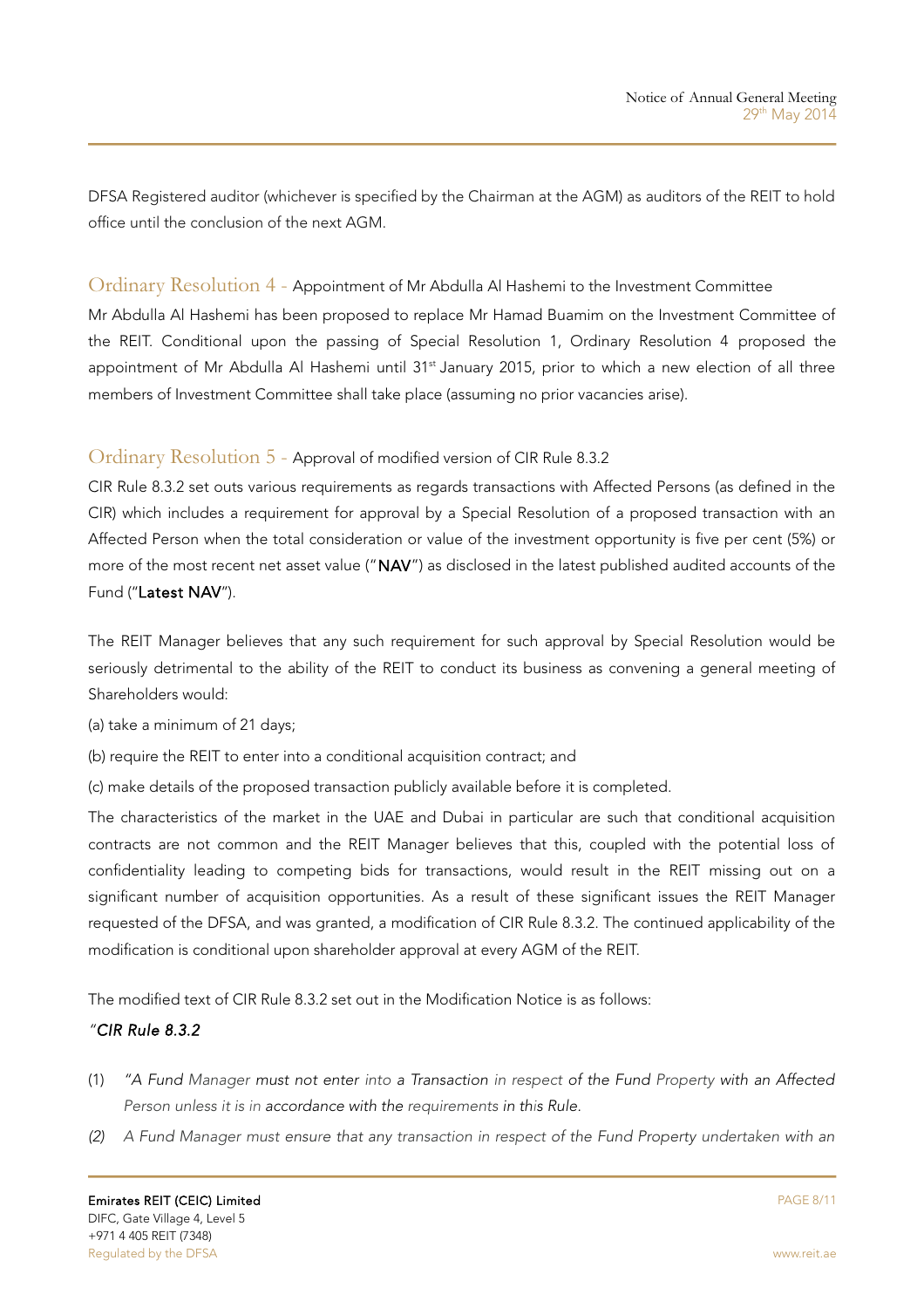Affected Person is on terms at least as favourable to the Fund as any comparable arrangement on normal commercial terms negotiated at arm's length with an independent third party.

- (3) The Fund Manager must ensure that, before entering into a transaction with an Affected Person:
	- (a) if the total consideration or value of the proposed transaction is 5% or more of the most recent net asset value of the Fund as described in the latest published audited accounts of the Fund:
		- i. the investment committee of the Fund (appointed under CIR Rule 13.4.3) states that it has no objection to the terms of the proposed transaction as such terms are at least as favourable to the Fund as any similar transaction entered into with an independent third party on commercial terms; and
		- ii. the oversight provider appointed to the Fund (in accordance with CIR section 10.3) approves in writing the transaction as in accordance with the requirements in CIR Rule 8.3.2(2) and any other requirements that are applicable to such a transaction; and
	- (b) if the total consideration or value of the proposed transaction is less than 5% but more than 0.25% of the most recent net asset value of the Fund as described in the latest published audited accounts of the Fund, it provides the DFSA with a written notice, as soon as possible after the relevant transaction, setting out the relevant terms of the transaction and why those terms are considered fair and reasonable by the investment committee or oversight provider of the Fund.
- (4) The Fund Manager must:
	- (a) include a brief summary of the Affected Person transactions in the Fund's next published interim or annual report; and
	- (b) include, in the annual report of the Fund, the total value of any Affected Person transactions, their nature and the identities of the Affected Persons with whom such transactions were made. Where there is no such transaction conducted during the financial year covered by the annual report, an appropriate negative statement to that effect must be made in the annual report",

which, for the avoidance of doubt, shall mean that the prior approval of the shareholders of the REIT shall not be required in connection with the REIT or the REIT Manager entering into transactions with Affected Persons provided that the REIT and the REIT Manager comply with the foregoing in respect of such transactions.

### Ordinary Resolution 6 - Approval of modified version of CIR Rule 13.4.16 of CIR

The REIT Manager must ensure that any Affected Party transactions in the nature of services provided relating to the real property of the REIT in the ordinary and usual course of estate management, including renovation and maintenance work, are contracted on normal commercial terms. The REIT has been granted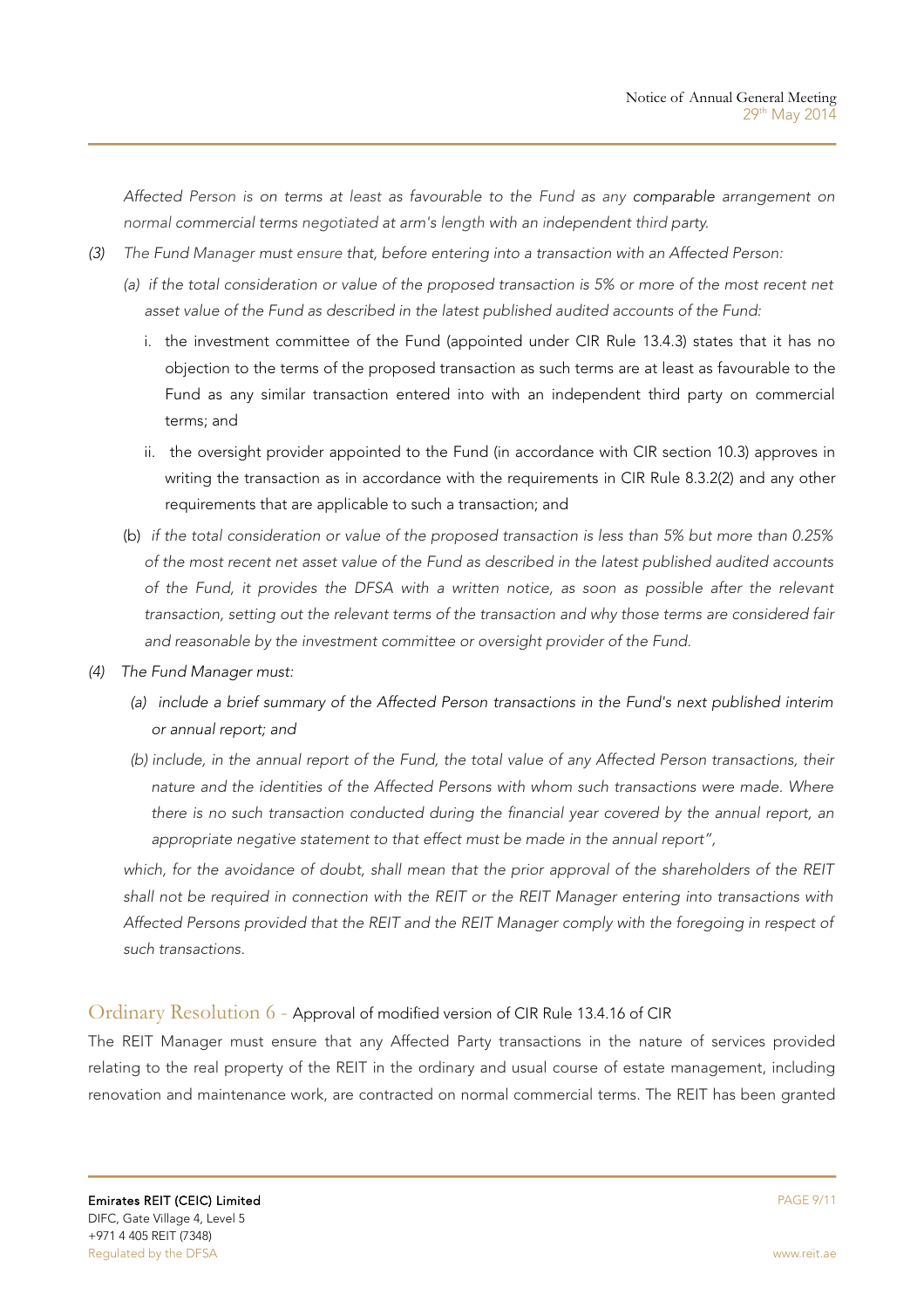a waiver by the DFSA of the requirement that the terms of ordinary and usual course services with Affected Parties are subject to prior approval of the Oversight Committee as follows.

Subject to shareholder approval at every AGM of the REIT, then (i) in respect of the provision of such services where it is envisaged that the Affected Party would be paid a total consideration less than five per cent (5%) of the latest NAV and such services are contracted on normal commercial terms, no prior approval of the Oversight Committee is required; and (ii) in respect of the provision of such services where it is envisaged that the Affected Party would be paid a total consideration equal to or greater than five per cent (5%) of the latest NAV then prior to the engagement of the Related Party to carry out such services the terms of such engagement must be approved by the Oversight Committee. The modification is conditional upon shareholder approval at every AGM of the REIT.

The modified text of CIR Rule 13.4.16 set out in the Modification Notice is as follows:

"The Fund Manager must ensure that any Affected Person transactions in the nature of services provided relating to the Real Property of the Fund in the ordinary and usual course of estate management, including renovation and maintenance work, are:

- (a) contracted on normal commercial terms; and
- (b) if the total consideration or value of the transaction is 5% or more of the most recent net asset value of the Fund as described in the latest published audited accounts of the Fund, subject to the prior approval of the Trustee or other oversight function."

#### Ordinary Resolution 7 - Approval of modified version of CIR Rule 13.4.17

CIR 13.4.17 prohibits the engagement of Affected Persons as property agents for rendering services (including advisory or agency services) to the REIT in property transactions. The REIT has, however, been granted a modification by the DFSA as regards the application of this rule. The characteristics of the market in the UAE and Dubai in particular are such that a significant number of the property agents with whom the REIT must engage if it is to ensure that it is being made aware of the most attractive potential transactions are Affected Persons. If the REIT was not able to deal with theses property agents, the REIT Manager believes that the REIT would be at a significant commercial disadvantage. As a result of this, the REIT Manager was granted a significant modification of CIR 13.4.17 by the DFSA as set out below. The continued applicability of the modification is conditional upon shareholder approval at every AGM of the REIT.